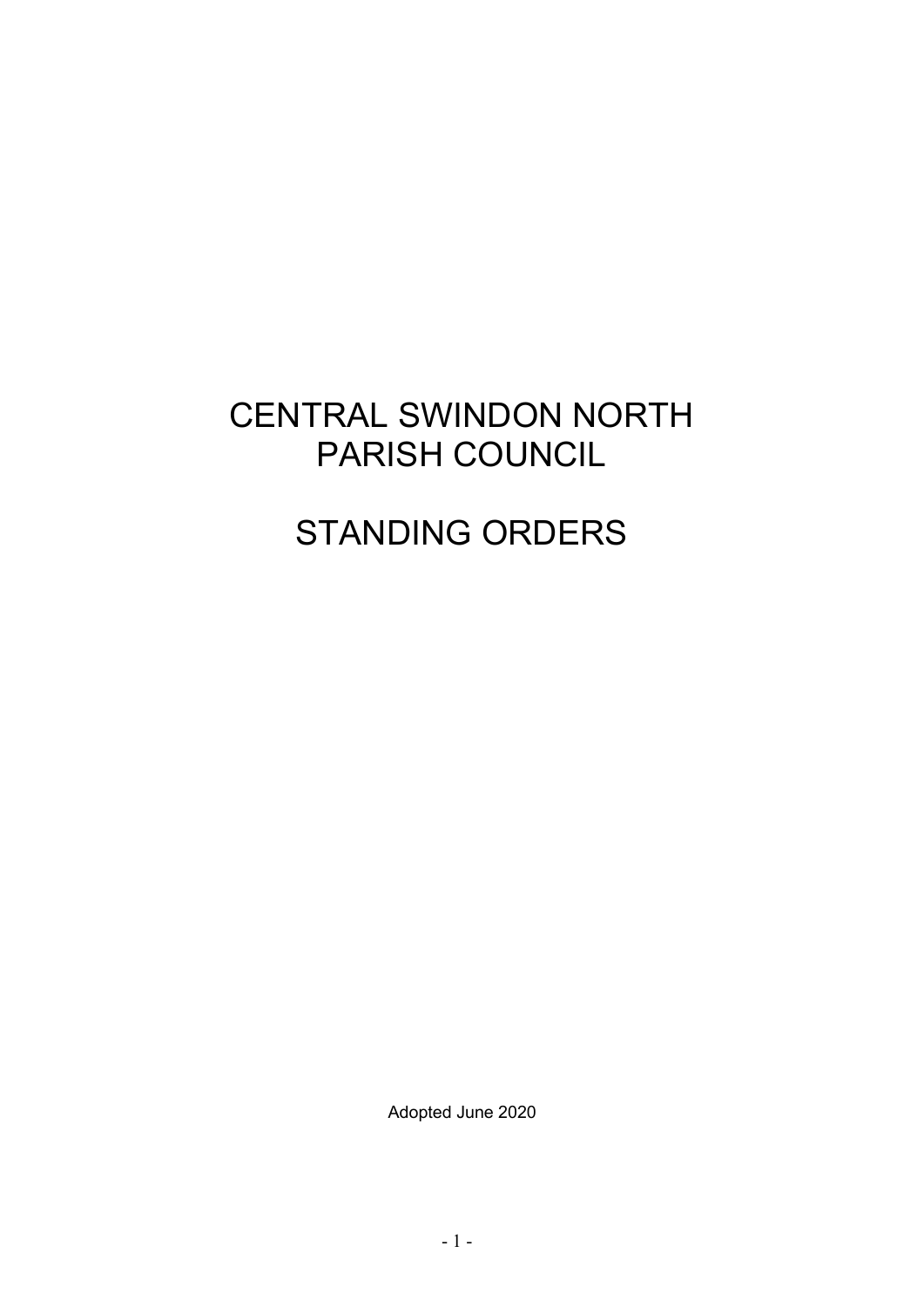# **List of standing orders**

| 1.  | Rules of debate at meetings                                                            | 3  |
|-----|----------------------------------------------------------------------------------------|----|
| 2.  | Disorderly conduct at meetings                                                         | 5  |
| 3.  | Meetings generally                                                                     | 5  |
| 4.  | Committees and sub-committees                                                          | 8  |
| 5.  | Ordinary council meetings                                                              | 9  |
| 6.  | Extraordinary meetings of the council and committees<br>and sub-committees             | 11 |
| 7.  | <b>Previous resolutions</b>                                                            | 11 |
| 8.  | Voting on appointments                                                                 | 11 |
| 9.  | Motions for a meeting that require written notice<br>to be given to the Proper Officer | 12 |
| 10. | Motions at a meeting that do not require written notice                                | 12 |
| 11. | Handling confidential or sensitive information                                         | 13 |
| 12. | <b>Minutes</b>                                                                         | 13 |
| 13. | Code of conduct and dispensations                                                      | 14 |
| 14. | Code of conduct complaints                                                             | 15 |
| 15. | <b>Proper Officer</b>                                                                  | 15 |
| 16. | <b>Responsible Financial Officer</b>                                                   | 17 |
| 17. | Accounts and accounting statements                                                     | 17 |
| 18. | Financial controls and procurement                                                     | 18 |
| 19. | Handling staff matters                                                                 | 19 |
| 20. | Requests for information                                                               | 20 |
| 21. | Relations with the press/media                                                         | 20 |
| 22. | Execution and sealing of legal deeds                                                   | 21 |
| 23. | Communicating with District and County or<br>Unitary councillors                       | 21 |
| 24. | Restrictions on councillor activities                                                  | 21 |
| 25. | Standing orders generally                                                              | 21 |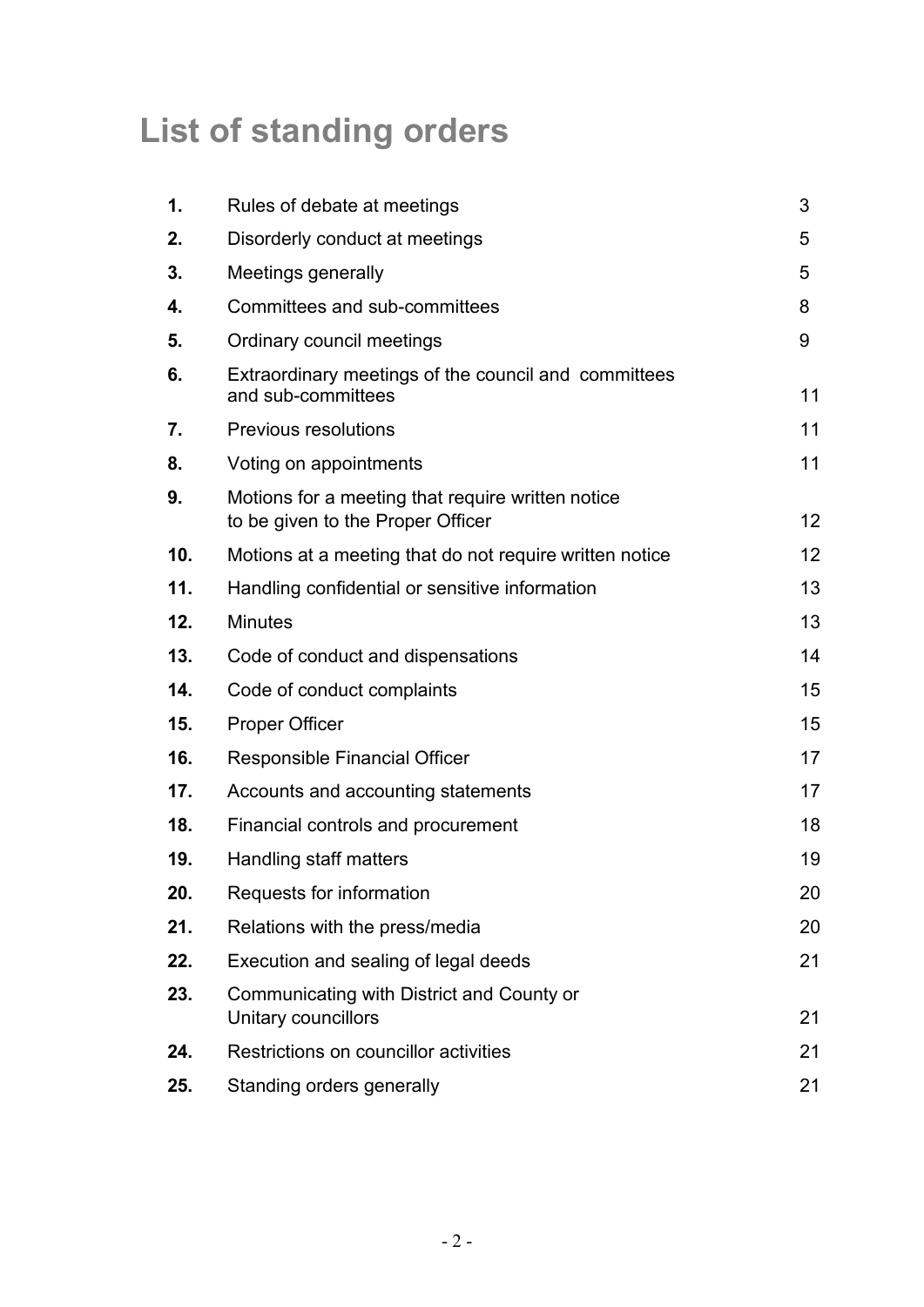# **Standing orders**

#### <span id="page-2-0"></span>**1. Rules of debate at meetings**

- a Motions on the agenda shall be considered in the order that they appear unless the order is changed at the discretion of the chair of the meeting.
- b A motion (including an amendment) shall not be progressed unless it has been moved and seconded.
- c A motion on the agenda that is not moved by its proposer may be treated by the chair of the meeting as withdrawn.
- d If a motion (including an amendment) has been seconded, it may be withdrawn by the proposer only with the consent of the seconder and the meeting.
- e An amendment is a proposal to remove or add words to a motion. It shall not negate the motion.
- f If an amendment to the original motion is carried, the original motion becomes the substantive motion upon which further amendment(s) may be moved.
- g An amendment shall not be considered unless early verbal notice of it is given at the meeting and, if requested by the chair of the meeting, is expressed in writing to the chair.
- h A councillor may move an amendment to his own motion if agreed by the meeting. If a motion has already been seconded, the amendment shall be with the consent of the seconder and the meeting.
- i If there is more than one amendment to an original or substantive motion, the amendments shall be moved in the order directed by the chair.
- j Subject to standing order 1(k) below, only one amendment shall be moved and debated at a time, the order of which shall be directed by the chair of the meeting.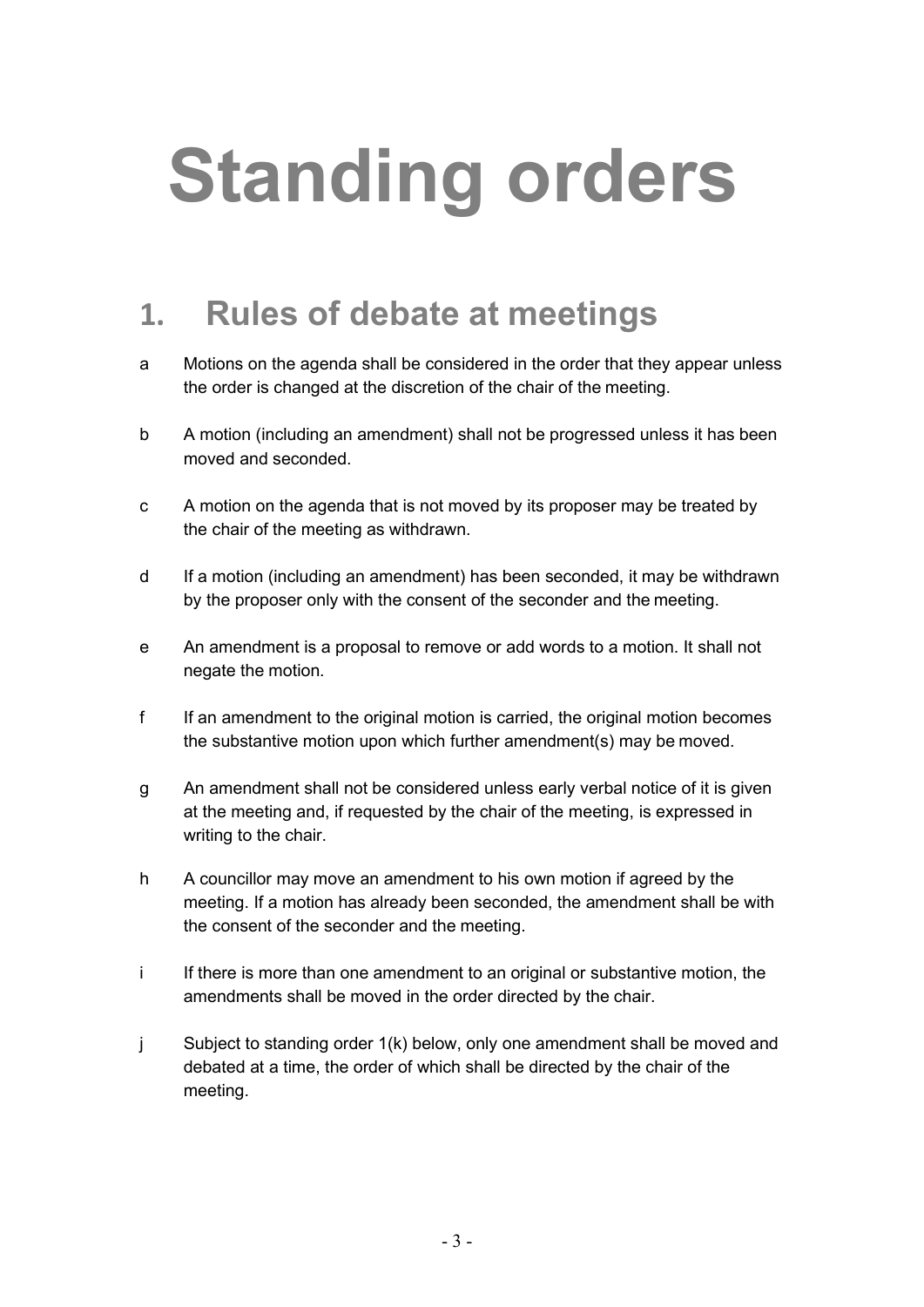- k One or more amendments may be discussed together if the chair of the meeting considers this expedient but each amendment shall be voted upon separately.
- l A councillor may not move more than one amendment to an original or substantive motion.
- m The mover of an amendment has no right of reply at the end of debate on it.
- n Where a series of amendments to an original motion are carried, the mover of the original motion shall have a right of reply either at the end of debate of the first amendment or at the very end of debate on the final substantive motion immediately before it is put to the vote.
- o Unless permitted by the chair of the meeting, a councillor may speak once in the debate on a motion except:
	- i. to speak on an amendment moved by another councillor;
	- ii. to move or speak on another amendment if the motion has been amended since he last spoke;
	- iii. to make a point of order;
	- iv. to give a personal explanation; or
	- v. in exercise of a right of reply.
- p During the debate of a motion, a councillor may interrupt only on a point of order or a personal explanation and the councillor who was interrupted shall stop speaking. A councillor raising a point of order shall identify the standing order which he considers has been breached or specify the other irregularity in the proceedings of the meeting he is concerned by.
- q A point of order shall be decided by the chair of the meeting and his decision shall be final.
- r When a motion is under debate, no other motion shall be moved except:
	- i. to amend the motion;
	- ii. to proceed to the next business;
	- iii. to adjourn the debate;
	- iv. to put the motion to a vote;
	- v. to ask a person to be no longer heard or to leave the meeting;
	- vi. to refer a motion to a committee or sub-committee for consideration;
	- vii. to exclude the public and press;
	- viii. to adjourn the meeting; or
	- ix. to suspend particular standing order(s) excepting those which reflect mandatory statutory requirements.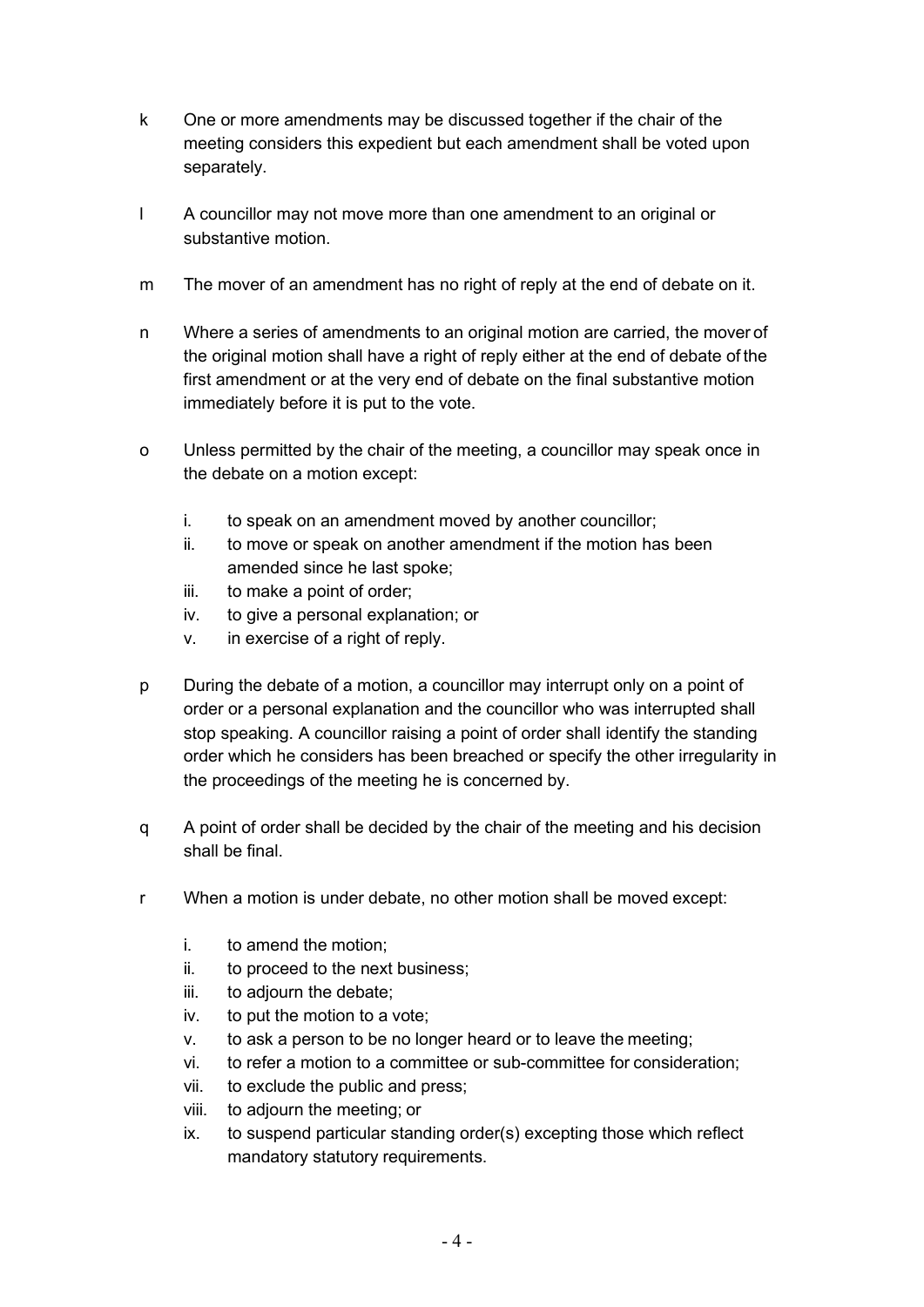- s Before an original or substantive motion is put to the vote, the chair of the meeting shall be satisfied that the motion has been sufficiently debated and that the mover of the motion under debate has exercised or waived his right of reply.
- t Excluding motions moved understanding order 1(r) above, the contributions or speeches by a councillor shall relate only to the motion under discussion and shall not exceed 5 minutes without the consent of the chairman of the meeting.

#### <span id="page-4-0"></span>**2. Disorderly conduct at meetings**

- a No person shall obstruct the transaction of business at a meeting or behave offensively or improperly. If this standing order is ignored, the chair of the meeting shall request such person(s) to moderate or improve their conduct.
- b If person(s) disregard the request of the chair of the meeting to moderate or improve their conduct, any councillor or the chair of the meeting may move that the person be no longer heard or excluded from the meeting. The motion, if seconded, shall be put to the vote without discussion.
- c If a resolution made under standing order 2(b) above is ignored, the chair of the meeting may take further reasonable steps to restore order or to progress the meeting. This may include temporarily suspending or closing the meeting.

#### <span id="page-4-1"></span>**3. Meetings generally**

- a **Meetings shall not take place in premises which at the time of the meeting are used for the supply of alcohol, unless no other premises are available free of charge or at a reasonable cost.**
- b **The minimum three clear days for notice of a meeting does not include the day on which notice was issued, the day of the meeting, a Sunday, a day of the Christmas break, a day of the Easter break or of a bank holiday or a day appointed for public thanksgiving or mourning.**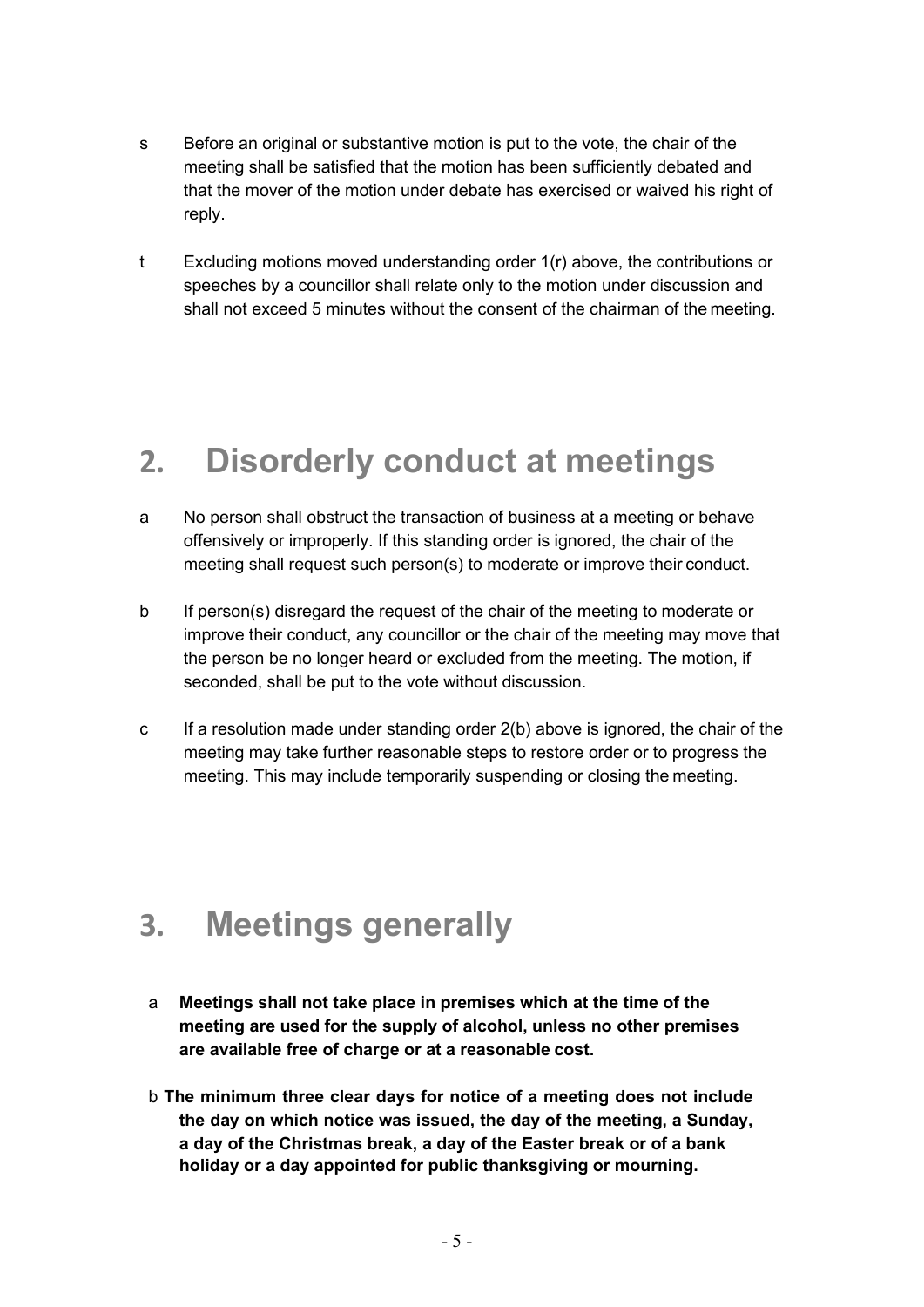- c **The minimum three clear days' public notice for a meeting does not include the day on which the notice was issued or the day of the meeting unless the meeting is convened at shorter notice.**
- d **Meetings shall be open to the public unless their presence is prejudicial to the public interest by reason of the confidential nature of the business to be transacted or for other special reasons. The public's exclusion from part or all of a meeting shall be by a resolution which shall give reasons for the public's exclusion.**
- e Members of the public may make representations, answer questions and give evidence at a meeting which they are entitled to attend in respect of the business on the agenda.
- f The period of time designated for public participation at a meeting in accordance with standing order 3(e) above shall not exceed 10 minutes unless directed by the chair of the meeting.
- g In accordance with standing order 3(e) above, a question shall not require a response at the meeting nor start a debate on the question. The chair of the meeting may direct that a written or oral response be given.
- h A person who speaks at a meeting shall direct his comments to the chair of the meeting.
- i Only one person is permitted to speak at a time. If more than one person wants to speak, the chair of the meeting shall direct the order of speaking.
- j **In Accordance with the Openness of Local Government Bodies Regulations 2014 a person may not orally report or comment about a meeting as it takes place but otherwise may:**
	- **a) film, photograph or make an audio recording of a meeting:**
	- **b) use any other means for enabling persons not present to see or hear proceedings at a meeting as it takes place or later;**
	- **c) report or comment on the proceedings in writing during or after a meeting or orally report or comment after the meeting.**
- k **The press shall be provided with reasonable facilities for the taking of their report of all or part of a meeting at which they are entitled to be present**.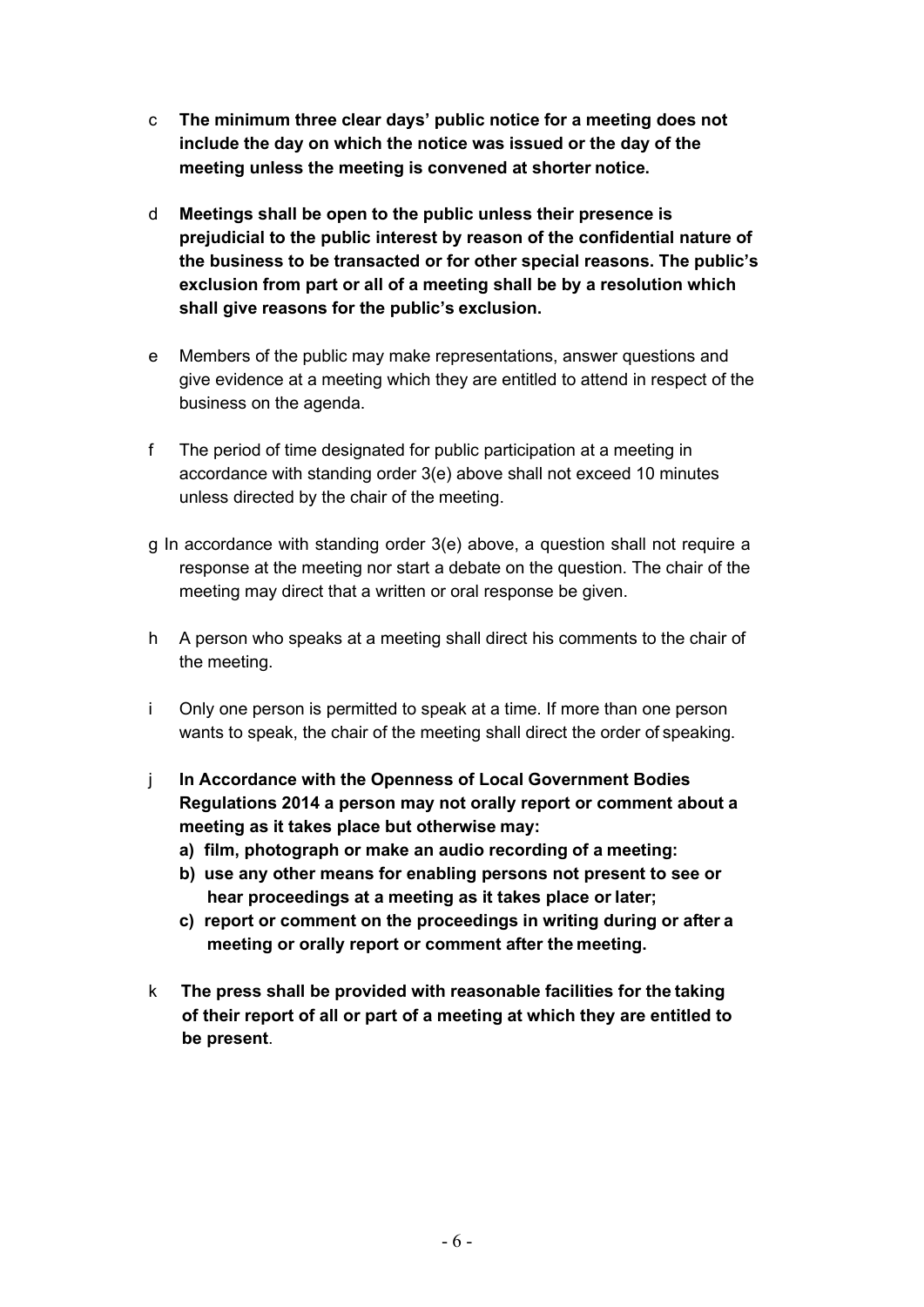- l **Subject to standing orders which indicate otherwise, anything authorised or required to be done by, to or before the Chair of the Council may in his absence be done by, to or before the Vice-Chair of the Council (if any).**
- m **The Chair, if present, shall preside at a meeting. If the Chair is absent from a meeting, the Vice-Chair, if present, shall preside. If both the Chair and the Vice-Chair are absent from a meeting, a councillor as chosen by the councillors present at the meeting shall preside at the meeting.**
- n **Subject to a meeting being quorate, all questions at a meeting shall be decided by a majority of the councillors or councillors with voting rights present and voting.**
- o **The chair of a meeting may give an original vote on any matter put to the vote, and in the case of an equality of votes may exercise his casting vote whether or not he gave an original vote.**

*See standing orders 5(h) and (i) below for the different rules that apply in the election of the Chair of the Council at the annual meeting of the council.*

- p **Voting on a question shall be by a show of hands unless at least 2 members request in writing in advance of the meeting a signed ballot. At the request of a councillor, the voting on any question shall be recorded so as to show whether each councillor present and voting gave his vote for or against that question.** Such a request shall be made before moving on to the next item of business on the agenda.
- q The minutes of a meeting shall include an accurate record of the following:
	- i. the time and place of the meeting;
	- ii. the names of councillors present and absent;
	- iii. interests that have been declared by councillors and non-councillors with voting rights;
	- iv. whether a councillor or non-councillor with voting rights left the meeting when matters that they held interests in were being considered;
	- v. if there was a public participation session; and
	- vi. the resolutions made;
	- vii. a motion moved but not carried.
- r **A councillor or a non-councillor with voting rights who has a disclosable pecuniary interest or another interest as set out in the council's code of conduct in a matter being considered at a meeting is subject to statutory limitations or restrictions under the code on his right to participate and vote on that matter.**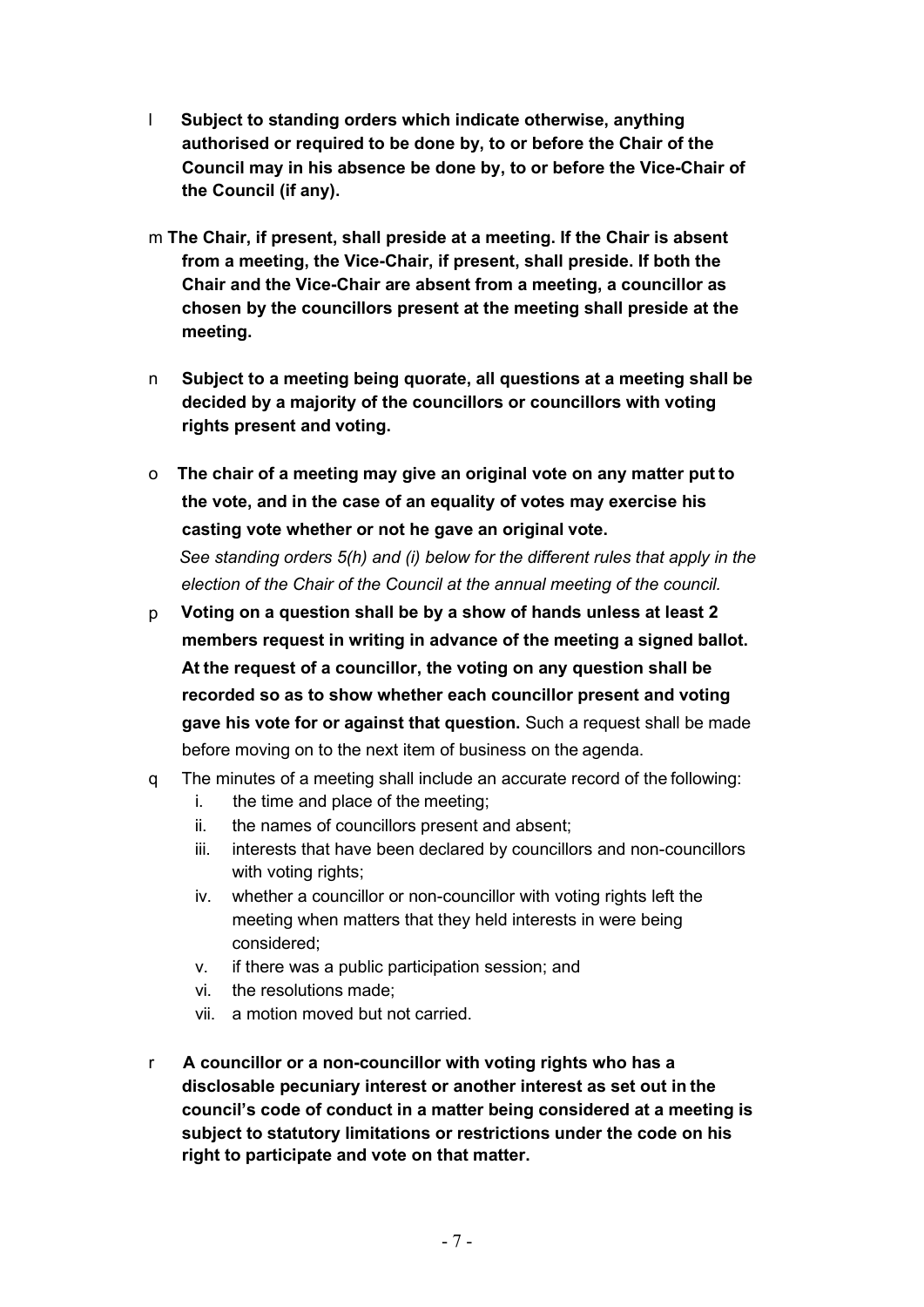s **No business may be transacted at a meeting unless at least one-third of the whole number of members of the council are present and in no case shall the quorum of a meeting be less than six.**

*See standing order 4c(vi) below for the quorum of a committee or subcommittee meeting.*

- t **If a meeting is or becomes inquorate no business shall be transacted**  and the meeting shall be closed. The business on the agenda for the meeting shall be adjourned to another meeting.
- u A meeting shall not exceed a period of 2.5 hours.

#### <span id="page-7-0"></span>**4. Committees and sub-committees**

- **a The council may appoint a sub-committee (working party) whose terms of reference and members shall be determined by the council.**
- **b The members of a sub-committee (working party) may include noncouncillors unless it is a committee which regulates and controls the finances of the council.**
- c The council may appoint standing committees or other committees as may be necessary, and:
	- i. shall determine their terms of reference;
	- ii. shall determine the number and time of the ordinary meetings of a standing committee up until the date of the next annual meeting of full council;
	- iii. shall permit a committee, other than in respect of the ordinary meetings of a committee, to determine the number and time of its meetings;
	- iv. shall, subject to standing orders 4(b) above, appoint and determine the terms of office of members of such a committee;
	- v. shall determine the chair and vice-chair of the committee;
	- vi. shall determine the place, notice requirements and quorum for a meeting of a committee which shall be no less than one third of the members of the committee;
	- vii. may dissolve a committee.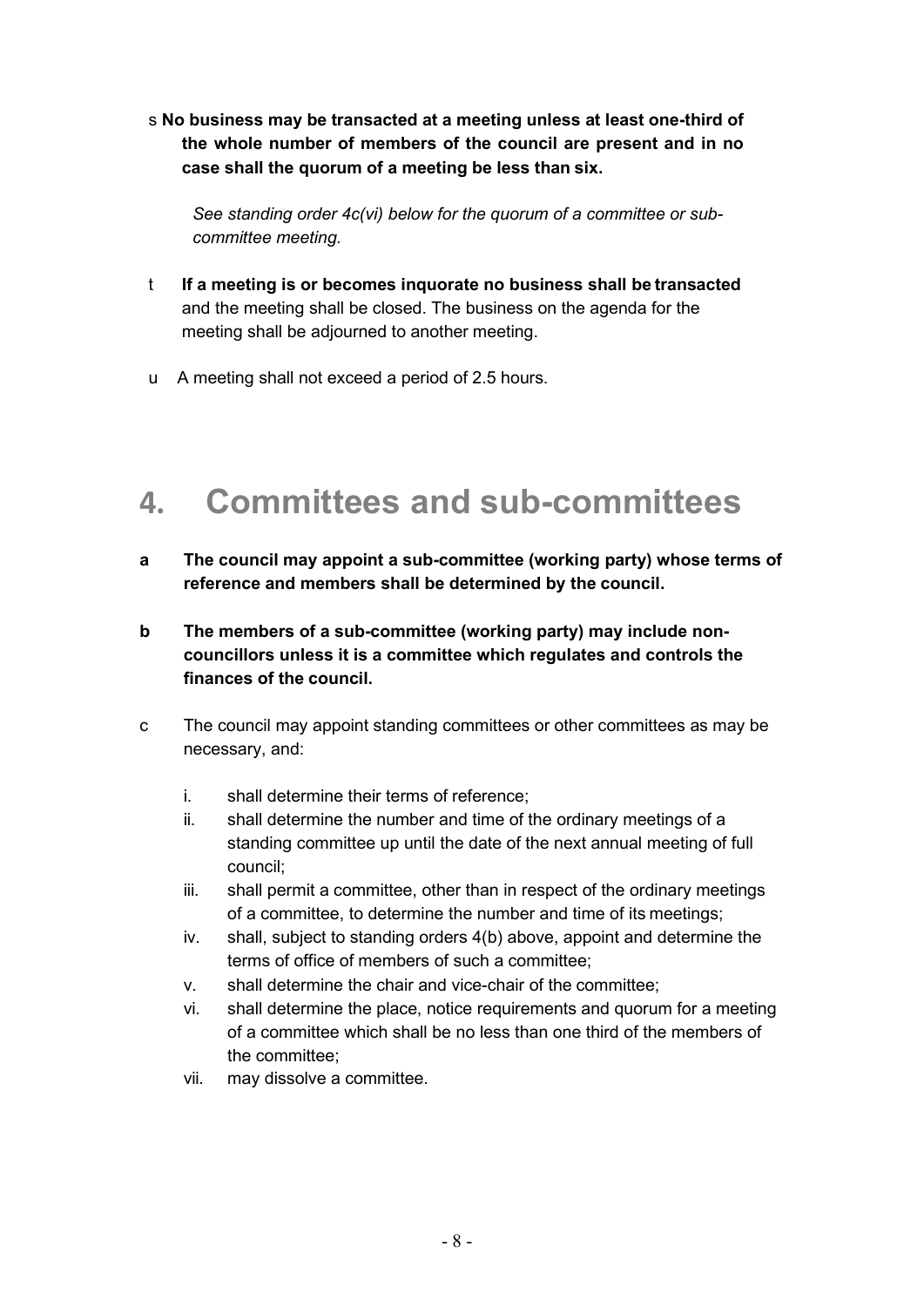# <span id="page-8-0"></span>**5. Ordinary council meetings**

- **a In an election year, the annual meeting of the council shall be held on or within 14 days following the day on which the new councillors elected take office.**
- **b In a year which is not an election year, the annual meeting of a council shall be held on such day in May as the council may direct.**
- **c If no other time is fixed, the annual meeting of the council shall take place at 6pm.**
- **d In addition to the annual meeting of the council, at least three other ordinary meetings shall be held in each year on such dates and times as the council directs.**
- **e The first business conducted at the annual meeting of the council shall be the election of the Chair and Vice-Chair (if any) of the Council.**
- **f The Chair of the Council, unless he has resigned or becomes disqualified, shall continue in office and preside at the annual meeting until his successor is elected at the next annual meeting of the council.**
- **g The Vice-Chair of the Council, if any, unless he resigns or becomes disqualified, shall hold office until immediately after the election of the Chair of the Council at the next annual meeting of the council.**
- **h In an election year, if the current Chair of the Council has not been re-elected as a member of the council, they shall preside at the meeting until a successor Chair of the Council has been elected. The current Chair of the Council shall not have an original vote in respect of the election of the new Chair of the Council but must give a casting vote in the case of an equality of votes.**
- **i In an election year, if the current Chair of the Council has been re-elected as a member of the council, he shall preside at the meeting until a new Chair of the Council has been elected. He may exercise an original vote in respect of the election of the new Chair of the Council and must give a casting vote in the case of an equality of votes.**
- **j** Following the election of the Chair of the Council and Vice-Chair (if any) of the Council at the annual meeting of the council, the business of the annual meeting shall include:
	- **i. In an election year, delivery by the Chair of the Council and councillors of their acceptance of office forms unless the council**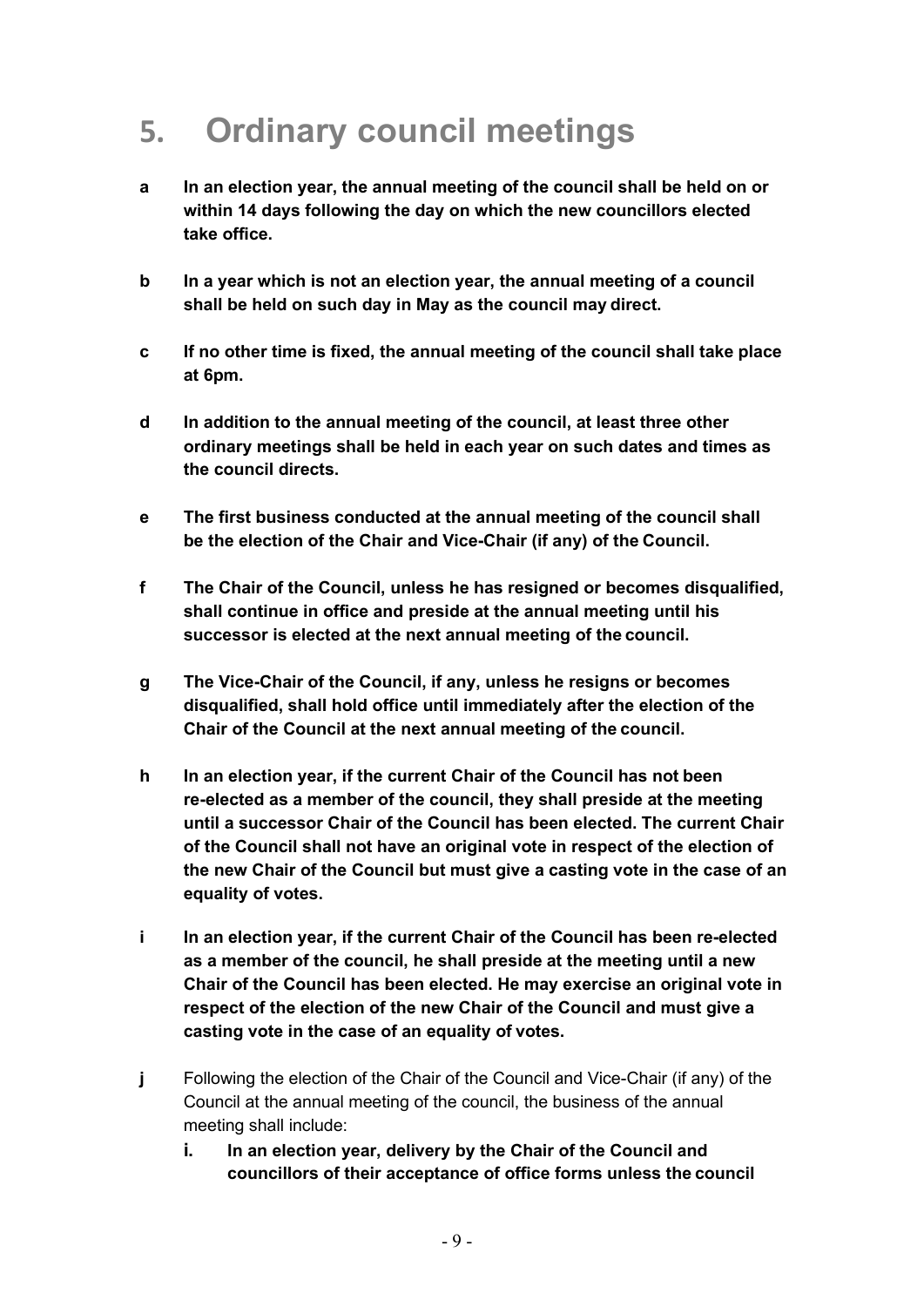**resolves for this to be done at a later date**. **In a year which is not an election year, delivery by the Chair of the Council of his acceptance of office form unless the council resolves for this to be done at a later date;**

- ii. Confirmation of the accuracy of the minutes of the last meeting of the council;
- iii. Receipt of the minutes of the last meeting of a committee;
- iv. Consideration of the recommendations made by a committee;
- v. Review of delegation arrangements to committees, sub-committees (working parties);
- vi. Review of the terms of reference for committees;
- vii. Appointment of members to existing committees;
- viii. Appointment of any new committees in accordance with standing order 4 above;
- ix. Appointment of the chair and vice-chair of committees;
- x. Review and adoption of appropriate standing orders and financial regulations;
- xi. Review of representation on or work with external bodies and arrangements for reporting back;
- xii. In an election year, to make arrangements with a view to the council becoming eligible to exercise the general power of competence in the future;
- xiii. Review of inventory of land and assets including buildings and office equipment;
- xiv. Confirmation of arrangements for insurance cover in respect of all insured risks;
- xv. Review of the council's and/or staff subscriptions to other bodies;
- xvi. Review of the council's complaints procedure;
- xvii. Review of the council's procedures for handling requests made under the Freedom of Information Act 2000 and the Data Protection Act 1998;
- xviii. Review of the council's policy for dealing with the press/media.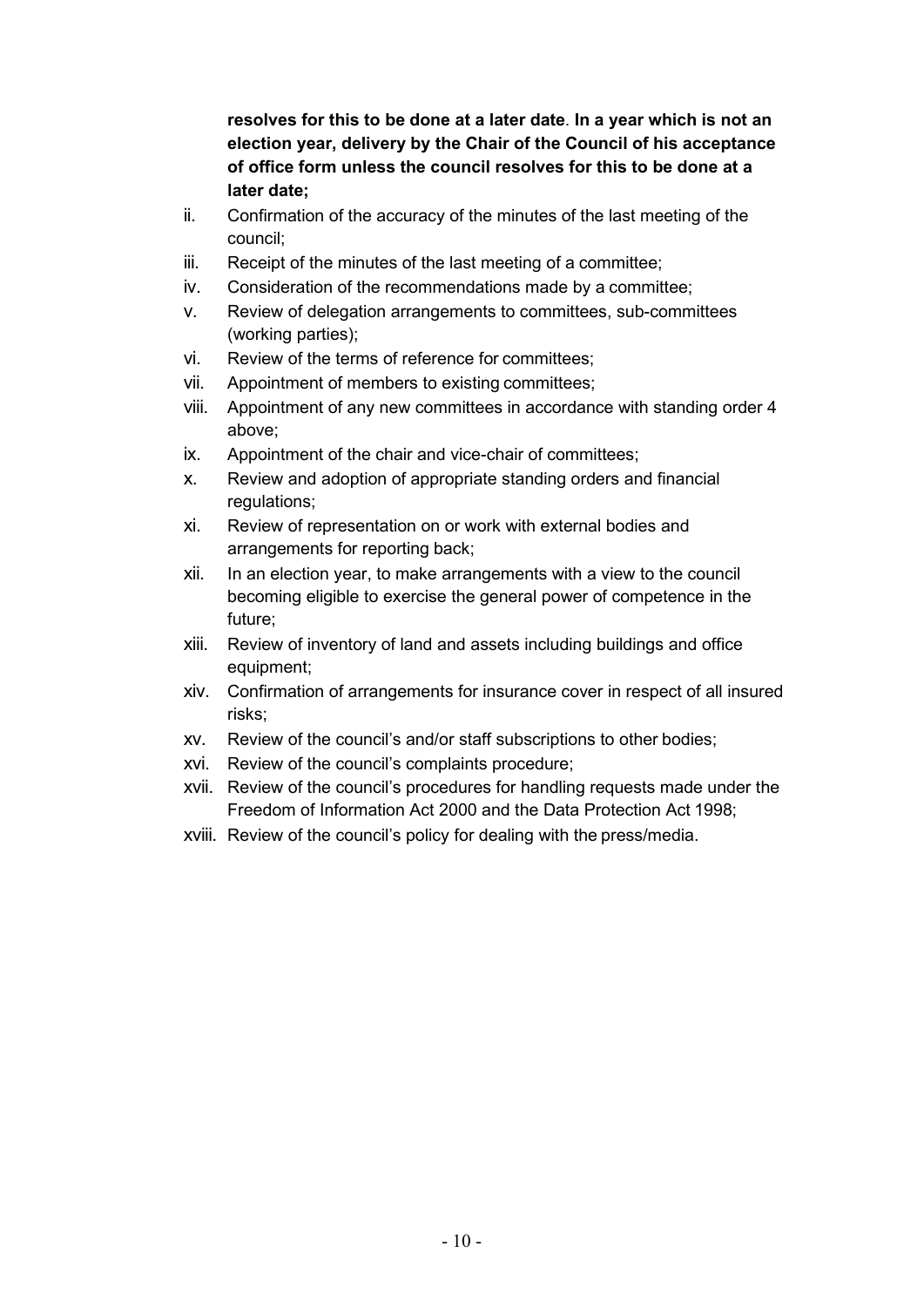- **6. Extraordinary meetings of the council and committees and subcommittees**
- **a The Chair of the Council may convene an extraordinary meeting of the council at any time.**
- **b If the Chair of the Council does not or refuses to call an extraordinary meeting of the council within seven days of having been requested in writing to do so by two councillors, any two councillors may convene an extraordinary meeting of the council. The public notice giving the time, place and agenda for such a meeting must be signed by the two councillors.**

# <span id="page-10-0"></span>**7. Previous resolutions**

- a A resolution shall not be reversed within six months except either by a special motion, which requires written notice by at least 7 councillors to be given to the Proper Officer in accordance with standing order 9 below.
- b When a motion moved pursuant to standing order 7(a) above has been disposed of, no similar motion may be moved within a further six months.

#### <span id="page-10-1"></span>**8. Voting on appointments**

a Where more than two persons have been nominated for a position to be filled by the council and none of those persons has received an absolute majority of votes in their favour, the name of the person having the least number of votes shall be struck off the list and a fresh vote taken. This process shall continue until a majority of votes is given in favour of one person. A tie in votes may be settled by the casting vote exercisable by the chair of the meeting.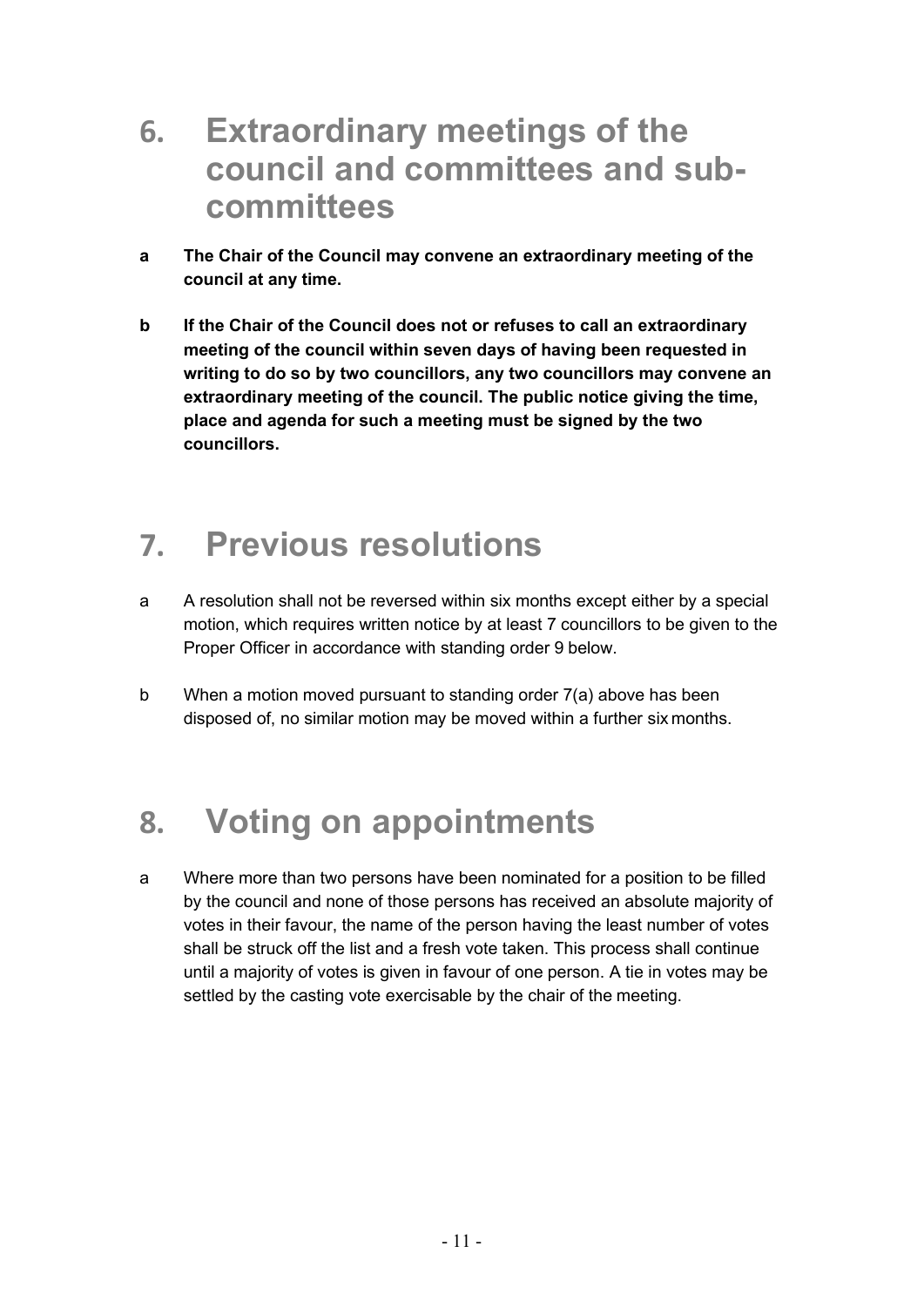#### **9. Motions for a meeting that require written notice to be given to the Proper Officer**

- a A motion shall relate to the responsibilities of the meeting which it is tabled for and in any event shall relate to the performance of the council's statutory functions, powers and obligations or an issue which specifically affects the council's area or its residents.
- b No motion may be moved at a meeting unless it is on the agenda and the mover has given written notice of its wording to the Proper Officer at least 5 working days before the meeting.
- c The Proper Officer may, before including a motion on the agenda received in accordance with standing order 9(b) above, correct obvious grammatical or typographical errors in the wording of the motion.
- d If the Proper Officer considers the wording of a motion received in accordance with standing order 9(b) above is not clear in meaning, the motion shall be rejected until the mover of the motion resubmits it in writing to the Proper Officer so that it can be understood at least 5 working days before the meeting.
- e If the wording or subject of a proposed motion is considered improper, the Proper Officer shall consult with the chairman of the forthcoming meeting or, as the case may be, the councillors who have convened the meeting, to consider whether the motion shall be included in the agenda or rejected.
- f Subject to standing order 9(e) above, the decision of the Proper Officer as to whether or not to include the motion on the agenda shall be final.

#### <span id="page-11-0"></span>**10. Motions at a meeting that do not require written notice**

- a The following motions may be moved at a meeting without written notice to the Proper Officer;
	- i. to correct an inaccuracy in the draft minutes of a meeting;
	- ii. to move to a vote;
	- iii. to defer consideration of a motion;
	- iv. to refer a motion to a particular committee or sub-committee;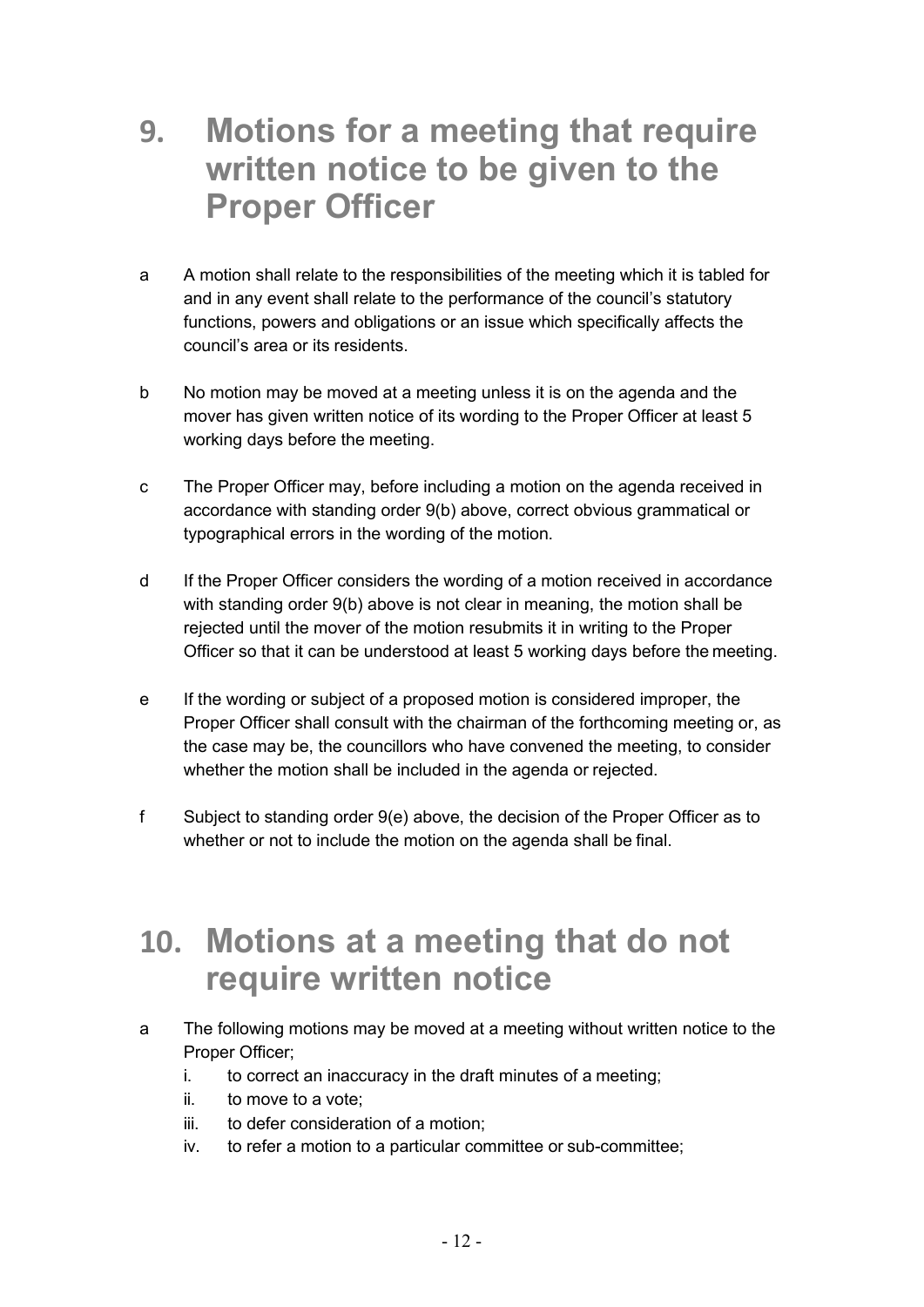- v. to appoint a person to preside at a meeting;
- vi. to change the order of business on the agenda;
- vii. to proceed to the next business on the agenda;
- viii. to require or adopt a written report;
- ix. to appoint a committee or sub-committee and their members;
- x. to extend the time limits for speaking;
- xi. to exclude the press and public from a meeting in respect of confidential or sensitive information which is prejudicial to the public interest;
- xii. to not hear further from a councillor or a member of the public;
- xiii. to exclude a councillor or member of the public for disorderly conduct;
- xiv. to temporarily suspend the meeting;
- xv. to suspend a particular standing order (unless it reflects mandatory statutory requirements);
- xvi. to adjourn the meeting;
- xvii. to close a meeting;
- xviii. to challenge or remove the chair from chairing the meeting.

# <span id="page-12-0"></span>**11. Handling confidential or sensitive information**

- a The agenda, papers that support the agenda and the minutes of a meeting shall not disclose confidential information.
- b No member of the council shall disclose to any person, not a member of the council any business declared to be confidential by the council, committee or sub-committee (working party).
- c Any member in breach of the provision of paragraph 11(b) shall be subject to the council's code of conduct.

#### <span id="page-12-1"></span>**12. Minutes**

- a If the draft minutes of a preceding meeting have been served on councillors with the agenda to attend the meeting at which they are due to be approved for accuracy, they shall be taken as read.
- b There shall be no discussion about the draft minutes of a preceding meeting except in relation to their accuracy. A motion to correct an inaccuracy in the draft minutes shall be moved in accordance with standing order 10(a)(i) above.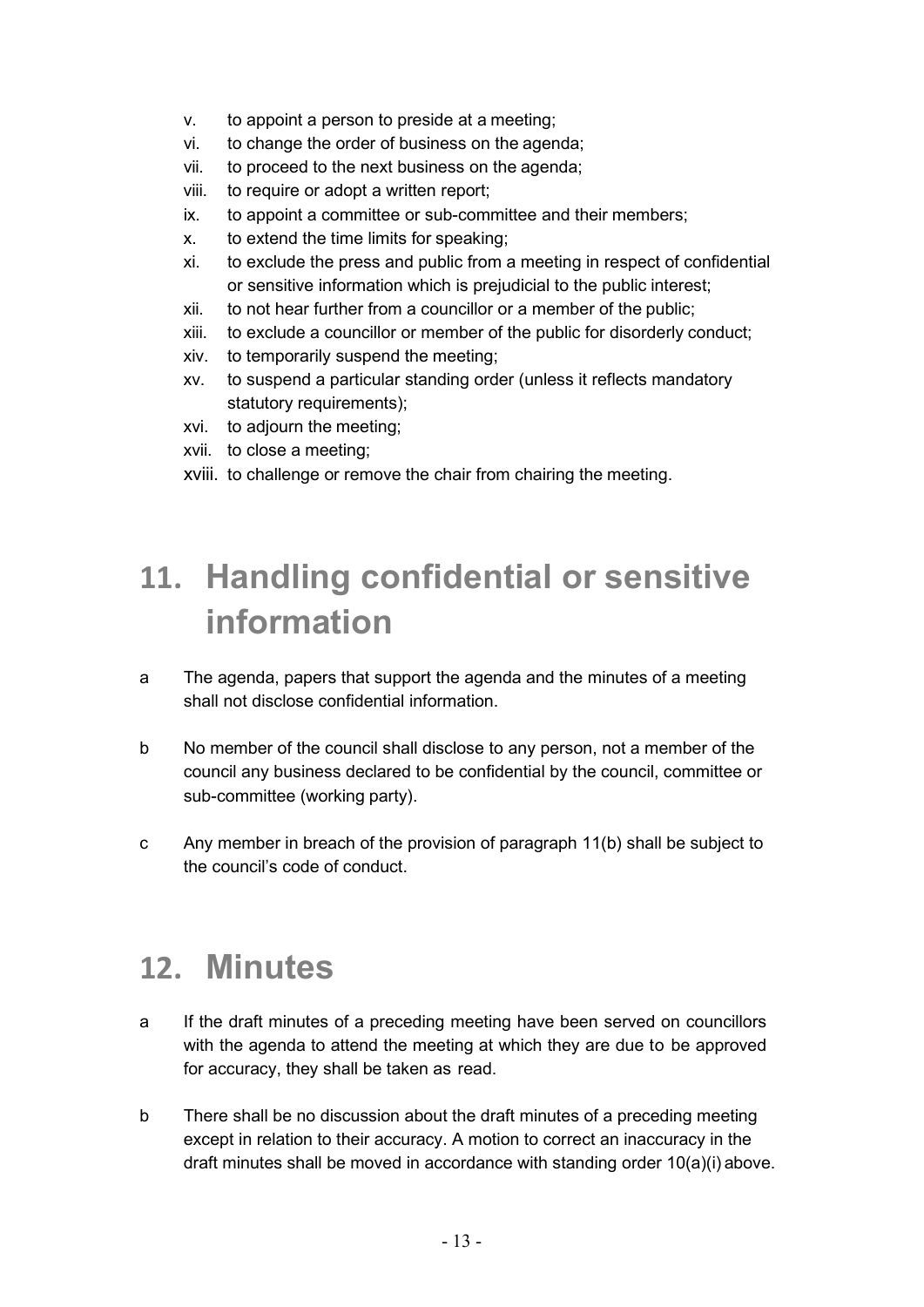c The accuracy of draft minutes, including any amendment(s) made to them, shall be confirmed by resolution and shall be signed by the chair of the meeting and stand as an accurate record of the meeting to which the minutes relate.

# <span id="page-13-0"></span>**13. Code of conduct and dispensations**

#### *See also standing order 3(r) above.*

- a All councillors shall observe the code of conduct adopted by the council.
- b Unless he has been granted a dispensation, a councillor shall withdraw from a meeting when it is considering a matter in which he has a disclosable pecuniary interest. He may return to the meeting after it has considered the matter in which he had the interest.
- c Unless he has been granted a dispensation, a councillor shall withdraw from a meeting when it is considering a matter in which he has another interest if so required by the council's code of conduct. He may return to the meeting after it has considered the matter in which he had the interest.
- d **Dispensation requests shall be in writing and submitted to the Proper Officer** as soon as possible before the meeting.
- e A decision as to whether to grant a dispensation shall be made by the Proper Officer.
- f A dispensation request shall confirm:
	- i. the description and the nature of the disclosable pecuniary interest or other interest to which the request for the dispensation relates;
	- ii. whether the dispensation is required to participate at a meeting in a discussion only or a discussion and a vote;
	- iii. the date of the meeting or the period (not exceeding four years) for which the dispensation is sought; and
	- iv. an explanation as to why the dispensation is sought.
- g Subject to standing orders 13(d) and (f) above, dispensations requests shall be considered by the Proper Officer before the meeting.
- **h A dispensation may be granted in accordance with standing order 13(e) above if having regard to all relevant circumstances the following applies:**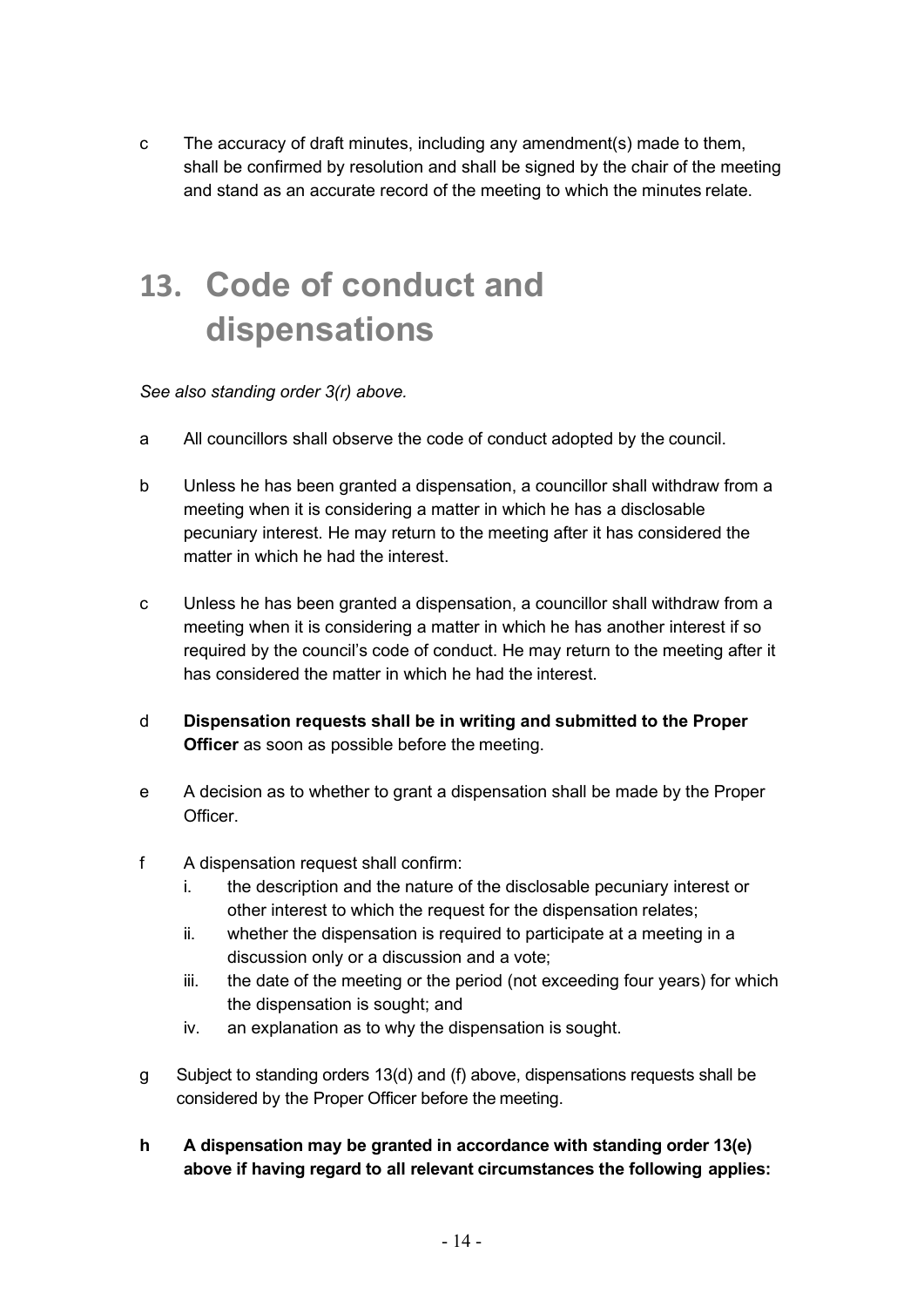- **a. without the dispensation the number of persons prohibited from participating in the particular business would be so great a proportion of the meeting transacting the business as to impede the transaction of the business or**
- **b. granting the dispensation is in the interests of persons living in the council's area or**
- **c. it is otherwise appropriate to grant a dispensation.**

#### <span id="page-14-0"></span>**14. Code of conduct complaints**

- a Upon notification by the Borough Council that it is dealing with a complaint that a councillor has breached the council's code of conduct, the Proper Officer shall, subject to standing order 11 above, report this to the council.
- b Where the notification in standing order 14(a) above relates to a complaint made by the Proper Officer, the Proper Officer shall notify the Chair of Council of this fact, and the Chair shall nominate another staff member to assume the duties of the Proper Officer in relation to the complaint until it has been determined and the council has agreed what action, if any, to take in accordance with standing order 14(d) below].
- c The council may:
	- i. provide information or evidence where such disclosure is necessary to progress an investigation of the complaint or is required by law;
	- ii. seek information relevant to the complaint from the person or body with statutory responsibility for investigation of the matter;
- **d Upon notification by the Borough Council that a councillor has breached the council's code of conduct, the council shall consider what, if any, action to take against him. Such action excludes disqualification or suspension from office.**

#### <span id="page-14-1"></span>**15. Proper Officer**

a The Proper Officer shall be either (i) the Clerk (ii) or other staff member(s) nominated by the council to undertake the work of the Proper Officer when the Proper Officer is absent.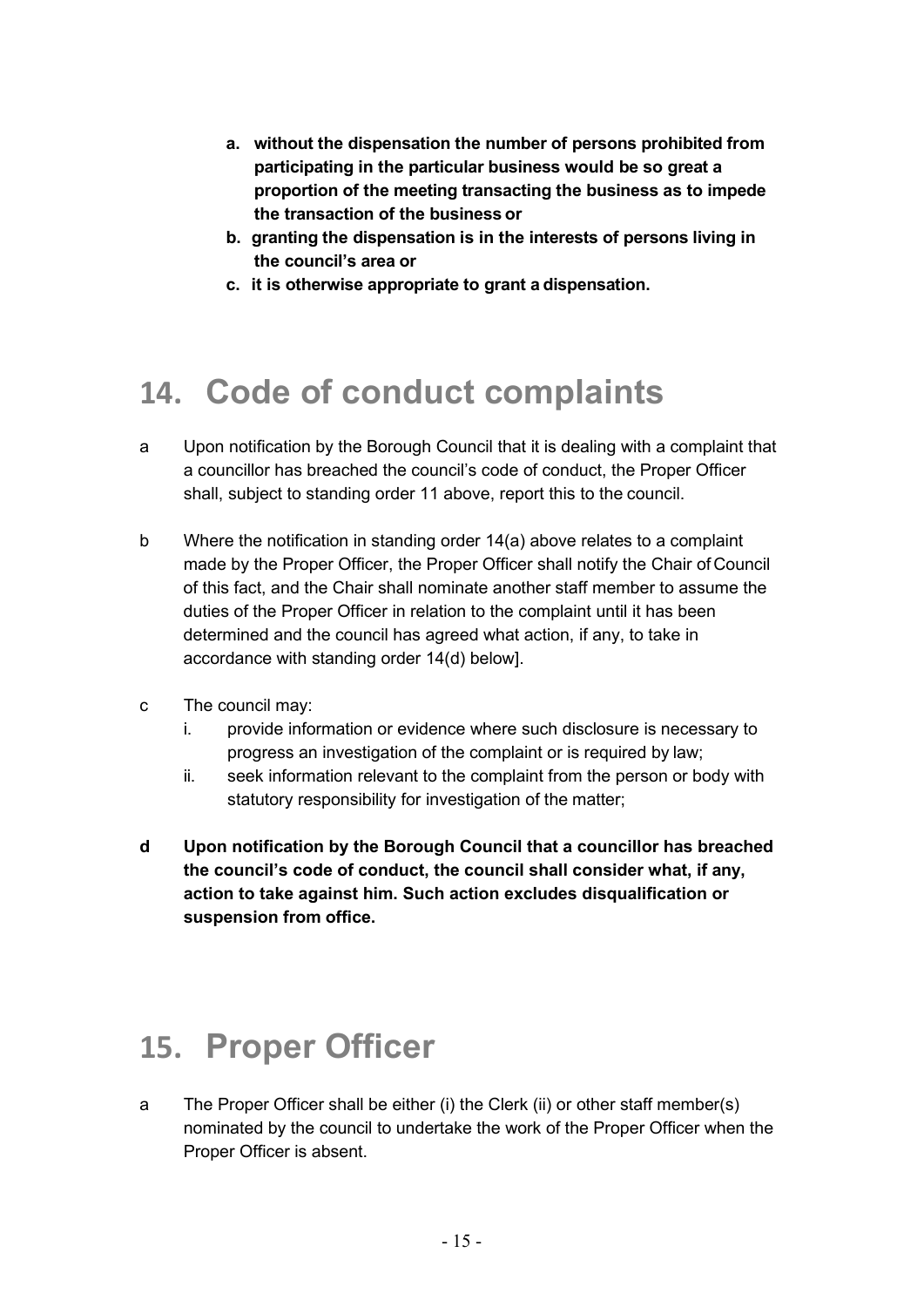- b The Proper Officer shall:
	- **i. at least three clear days before a meeting of the council or a committee serve on councillors by appropriate method being:**
		- **1) by delivery or post at their usual place of residence or**
		- **2) where a member has given written consent transmitted in electronic form to a particular electronic address an authenicated summons confirming the time, place and the agenda. Authenicated means signed or otherwise authenticated in such a manner as the Proper Officer thinks fit;**
	- *ii.* **give public notice of the time, place and agenda at least three clear days before a meeting of the council or a meeting of a committee (provided that the public notice with agenda of an extraordinary meeting of the council convened by councillors is signed by them);**  *See standing order 3(b) above for the meaning of clear days for a meeting of a full council and standing order 3(c) above for a meeting of a committee.*
	- iii. subject to standing order 9 above, include on the agenda all motions in the order received unless a councillor has given written notice at least 7 days before the meeting confirming his withdrawal of it;
	- **iv. convene a meeting of full council for the election of a new Chair of the Council, occasioned by a casual vacancy in his office;**
	- v. facilitate inspection of the minute book by local government electors;
	- **vi. receive and retain copies of byelaws made by other local authorities;**
	- vii. retain acceptance of office forms from councillors;
	- viii. retain a copy of every councillor's register of interests;
	- ix. assist with responding to requests made under the Freedom of Information Act 2000 and Data Protection Act 1998, in accordance with and subject to the council's policies and procedures relating to thesame;
	- x. receive and send general correspondence and notices on behalf of the council except where there is a resolution to the contrary;
	- xi. manage the organisation, storage of, access to and destruction of information held by the council in paper and electronic form;
	- xii. arrange for legal deeds to be executed; *See also standing order 22 below.*
	- xiii. arrange or manage the prompt authorisation, approval, and instruction regarding any payments to be made by the council in accordance with the council's financial regulations;
	- xiv. record every planning application notified to the council and the council's response to the local planning authority;
	- xv. refer all planning application received by the council to the Planning Committee;
	- xvi. manage access to information about the council via the publication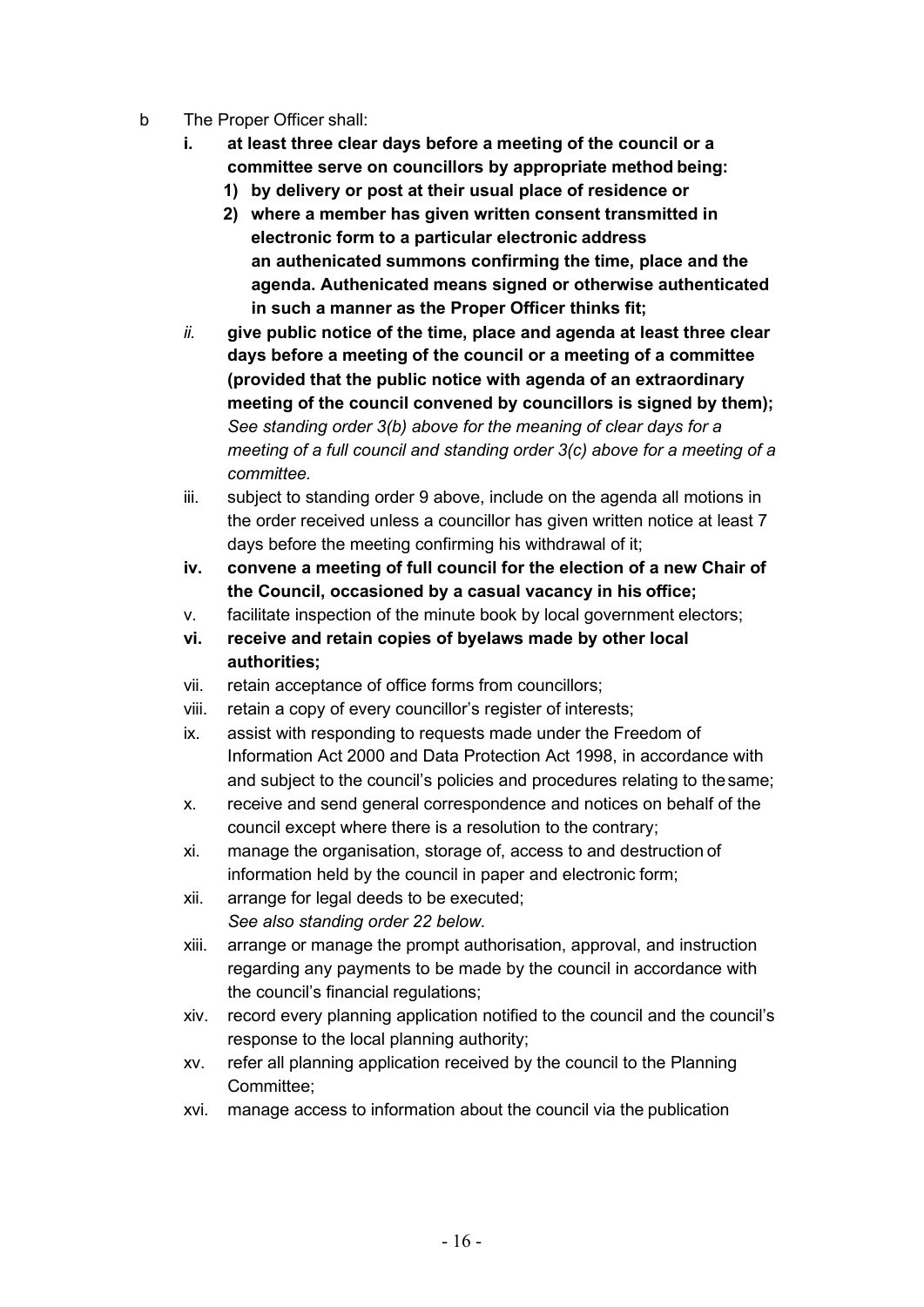scheme; and

xvii. retain custody of the seal of the council (if any) which shall not be used without a resolution to that effect. *See also standing order 22 below.*

#### <span id="page-16-0"></span>**16. Responsible Financial Officer**

a The council shall appoint appropriate staff member(s) to undertake the work of the Responsible Financial Officer when the Responsible Financial Officer is absent.

# <span id="page-16-1"></span>**17. Accounts and accounting statements**

- a "Proper practices" in standing orders refer to the most recent version of Governance and Accountability for Local Councils – a Practitioners' Guide (England).
- b All payments by the council shall be authorised, approved and paid in accordance with the law, proper practices and the council's financial regulations.
- c The Responsible Financial Officer shall supply to each councillor as soon as practicable after 30 June, 30 September and 31 December in each year a statement to summarise:
	- i. the council's receipts and payments for each quarter;
	- ii. the council's aggregate receipts and payments for the year to date;
	- iii. the balances held at the end of the quarter being reported

and which includes a comparison with the budget for the financial year and highlights any actual or potential overspends.

- d As soon as possible after the financial year end at 31 March, the Responsible Financial Officer shall provide:
	- i. each councillor with a statement summarising the council's receipts and payments for the last quarter and the year to date for information; and
	- ii. to the full council the accounting statements for the year in the form of Section 1 of the annual return, as required by proper practices, for consideration and approval.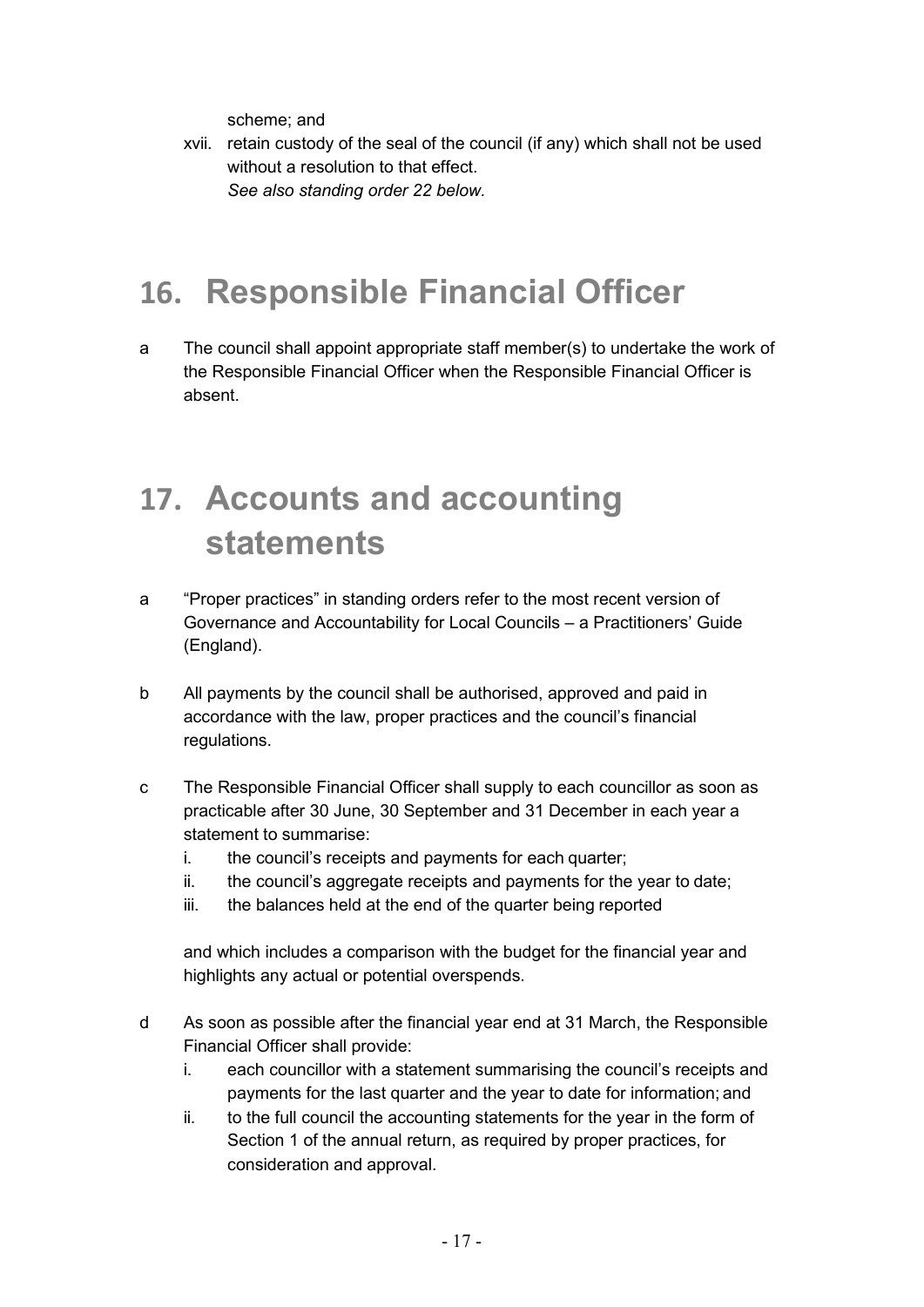e The year end accounting statements shall be prepared in accordance with proper practices and applying the form of accounts determined by the council (receipts and payments, or income and expenditure) for a year to 31 March. A completed draft annual return shall be presented to each councillor before the end of the following month of May. The annual return of the council, which is subject to external audit, including the annual governance statement, shall be presented to council for consideration and formal approval before 30 June.

# <span id="page-17-0"></span>**18. Financial controls and procurement**

- a The council shall consider and approve financial regulations drawn up by the Responsible Financial Officer, which shall include detailed arrangements in respect of the following:
	- i. the keeping of accounting records and systems of internal controls;
	- ii. the assessment and management of financial risks faced by the council;
	- iii. the work of the independent internal auditor in accordance with proper practices and the receipt of regular reports from the internal auditor, which shall be required at least annually;
	- iv. the inspection and copying by councillors and local electors of the council's accounts and/or orders of payments; and
	- v. procurement policies (subject to standing order 18(c) below) including the setting of values for different procedures where a contract has an estimated value of less than £25,000.
- b Financial regulations shall be reviewed regularly and at least annually for fitness of purpose.
- **c Financial regulations shall confirm that a proposed contract for the supply of goods, materials, services and the execution of works with an estimated value in excess of** £25,000 **shall be procured on the basis of a formal tender as summarised in standing order 18(d) below.**
- d Subject to additional requirements in the financial regulations of the council, the tender process for contracts for the supply of goods, materials, services or the execution of works shall include, as a minimum, the following steps:
	- i. a specification for the goods, materials, services or the execution of works shall be drawn up;
	- ii. an invitation to tender shall be drawn up to confirm (i) the council's specification (ii) the time, date and address for the submission of tenders (iii) the date of the council's written response to the tender and (iv) the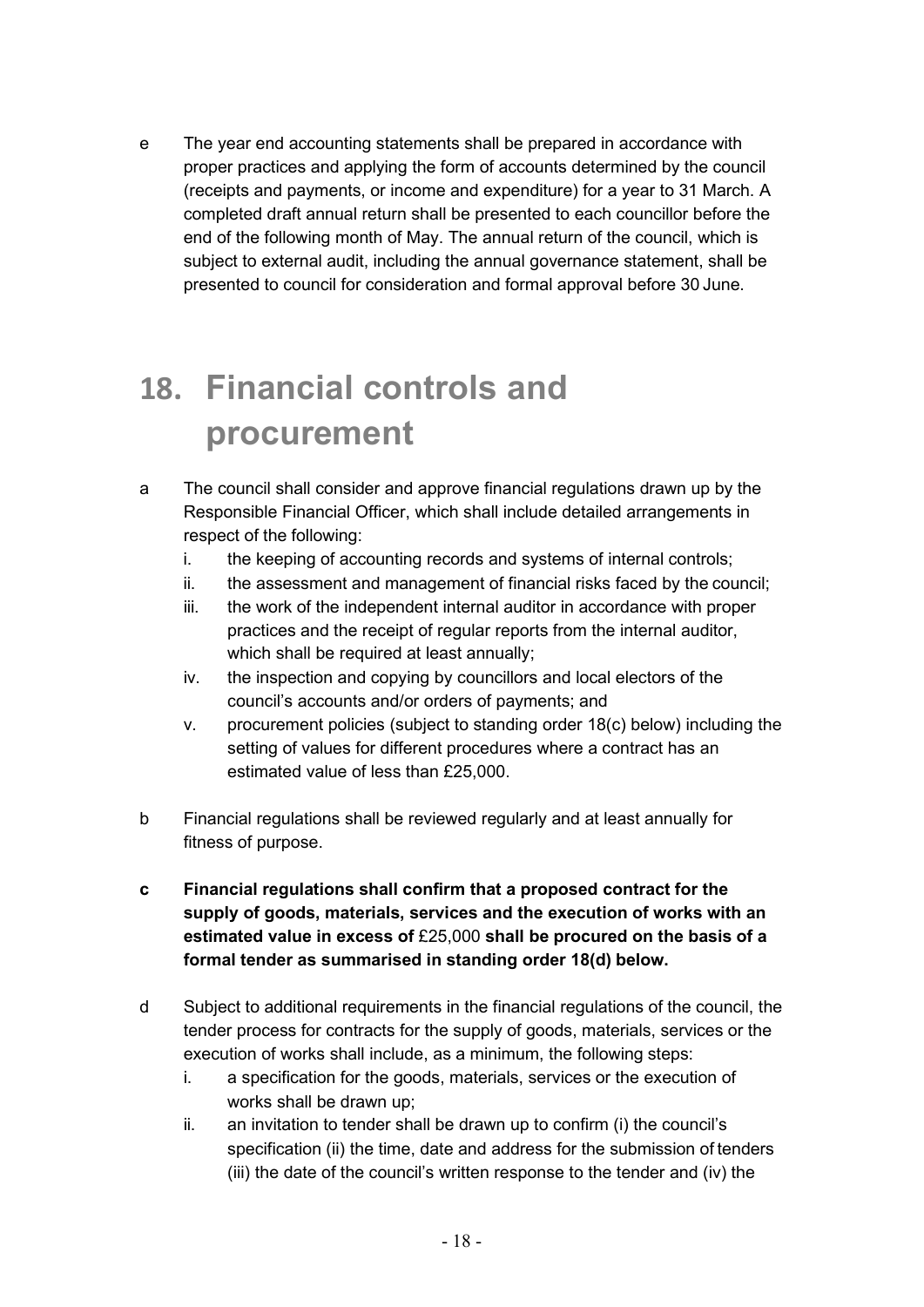prohibition on prospective contractors contacting councillors or staff to encourage or support their tender outside the prescribed process. The Clerk must ensure that Articles 109 to 114 of the Public Contracts Regulations 2015 are complied with;

- iii. the invitation to tender shall be advertised on the Government Contract Finders website and in any other manner that is appropriate unless Paragraph 110 (5)(b) of the Public Contracts Regulations are invoked, in which case the reason for not advertising will be contained in the body of the resolution;
- iv. tenders are to be submitted in writing in a sealed marked envelope addressed to the Proper Officer;
- v. tenders shall be opened by the Proper Officer in the presence of at least one councillor after the deadline for submission of tenders has passed;
- vi. tenders are to be reported to and considered by the appropriate meeting of the council or a committee or sub-committee with delegated responsibility.
- e Neither the council, nor a committee or a sub-committee with delegated responsibility for considering tenders, is bound to accept the lowest value tender.
- **f Where the value of a contract is likely to exceed £172,514 (or other threshold specified by the Office of Government Commerce from time to time) the council must consider whether the Public Contracts Regulations 2015/102 and the Utilities Contracts Regulations 2006 (SI No. 6, as amended) apply to the contract and, if either of those Regulations apply, the council must comply with EU procurement rules.**

# <span id="page-18-0"></span>**19. Handling staff matters**

- a A matter personal to a member of staff is subject to standing order 11 above.
- b The chair of the council and the vice-chair shall conduct a review of the performance and annual appraisal of the work of Clerk. The review and appraisal shall be reported in writing and is subject to approval by resolution.
- c Subject to the council's policy regarding the handling of grievance matters, the Clerk shall contact the chair of council or in his absence, the vice-chair of council in respect of an informal or formal grievance matter, and this matter shall be reported back and progressed by resolution of the Council.
- d Subject to the council's policy regarding the handling of grievance matters, if an informal or formal grievance matter raised by Clerk relates to the chair or vicechair of the council, this shall be communicated to another member of the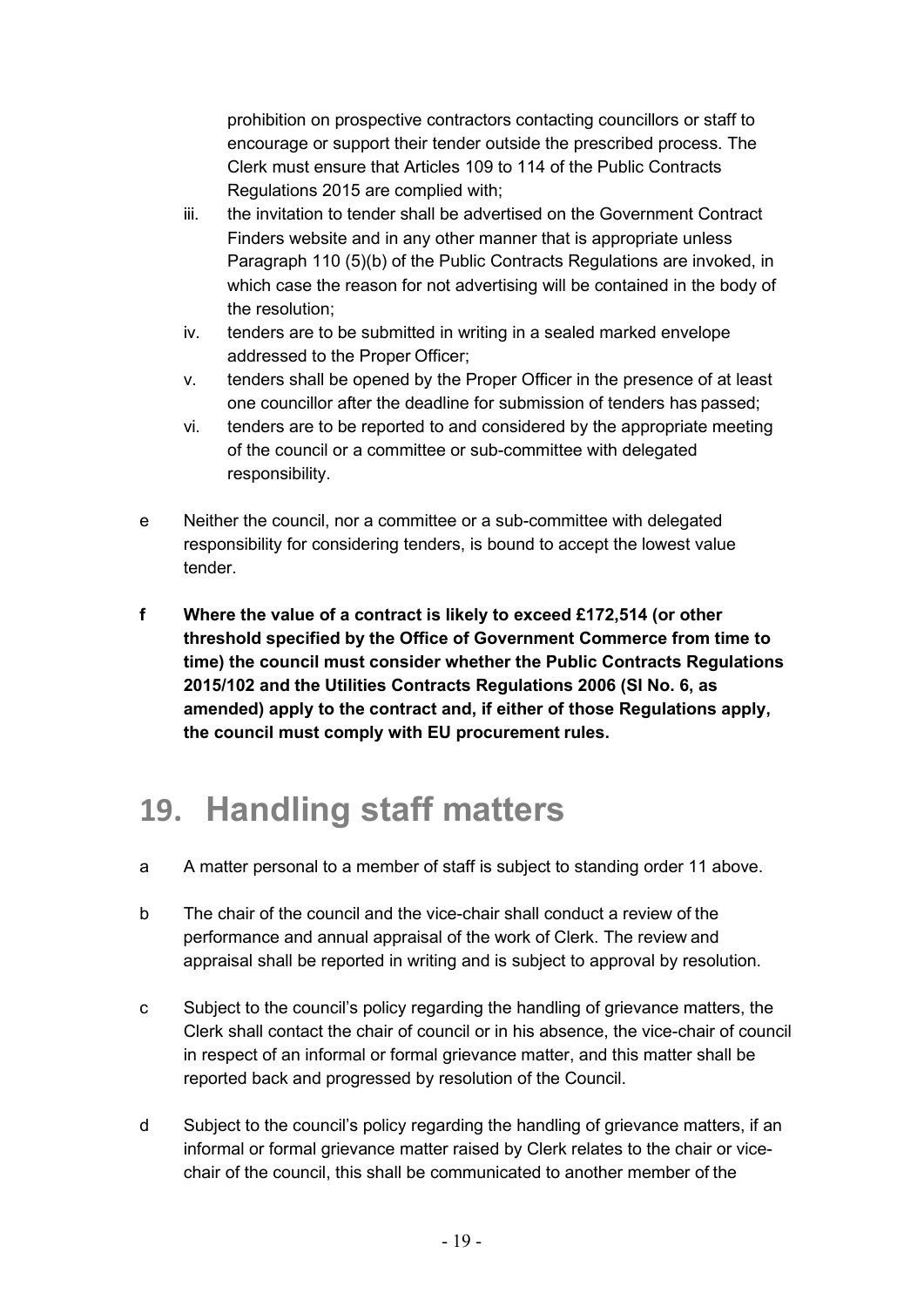Council and progressed by resolution of the Council.

- e Any persons responsible for all or part of the management of staff shall treat the written records of all meetings relating to their performance, capabilities, grievance or disciplinary matters as confidential and secure.
- f The council shall keep all written records relating to employees secure. All paper records shall be secured and locked and electronic records shall be password protected and encrypted.
- g Only persons with line management responsibilities shall have access to staff records referred to in standing orders 19(f).
- h Access and means of access by keys and/or computer passwords to records of employment referred to in standing orders 19(f) and (g) above shall be provided only to the Clerk and the Chair of the Council.

# <span id="page-19-0"></span>**20. Requests for information**

- a Requests for information held by the council shall be handled in accordance with the council's policy in respect of handling requests under the Freedom of Information Act 2000 and the Data Protection Act 2018.
- b Correspondence from, and notices served by, the Information Commissioner shall be referred by the Proper Officer to the chair of the Council. The Council shall have the power to do anything to facilitate compliance with the Freedom of Information Act 2000.

# **21. Relations with the press/media/outside bodies**

- a Requests from the press or other media for an oral or written comment or statement from the Council, its councillors or staff shall be handled in accordance with the Council's policy in respect of dealing with the press and/or other media.
- b Official media contact shall be handled by the chair, or in absence the vicechair or the Clerk.
- c When representing the Council, no Councillors shall provide oral or written statements, or written articles to the press or other media or outside bodies without the authority of the Council.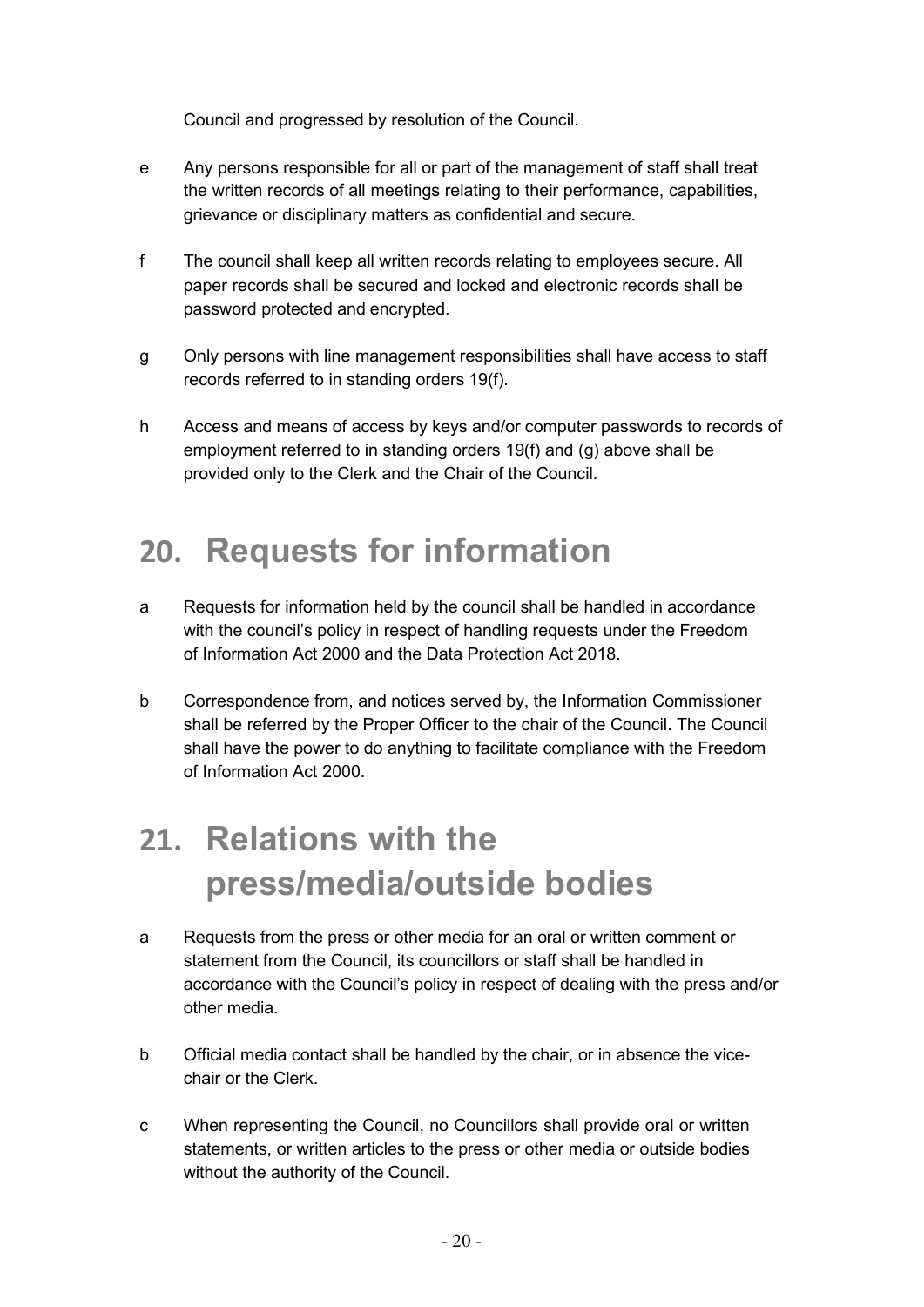# <span id="page-20-0"></span>**22. Execution and sealing of legal deeds**

*See also standing orders 15(b)(xii) and (xvii) above.*

- a A legal deed shall not be executed on behalf of the council unless authorised by a resolution.
- **b Subject to standing order 22(a) above, any two councillors may sign, on behalf of the council, any deed required by law and the Proper Officer shall witness their signatures**

#### **23. Communicating with Borough councillors**

a An invitation to attend a meeting of the council shall be sent, together with the agenda, to the ward councillor(s) of Swindon Borough Council.

# <span id="page-20-1"></span>**24. Restrictions on councillor activities**

- a. Unless authorised by a resolution, no councillor shall:
	- i. inspect any land and/or premises which the council has a right or duty to inspect;
	- ii. issue purchase orders;
	- iii. instruct or give direction to any individual member of staff.

# <span id="page-20-2"></span>**25. Standing orders generally**

- a All or part of a standing order, except one that incorporates mandatory statutory requirements, may be suspended by resolution in relation to the consideration of an item on the agenda for a meeting.
- b A motion permanently to vary or revoke a Standing Order shall, when proposed and seconded, stand adjourned without discussion to the next meeting of the